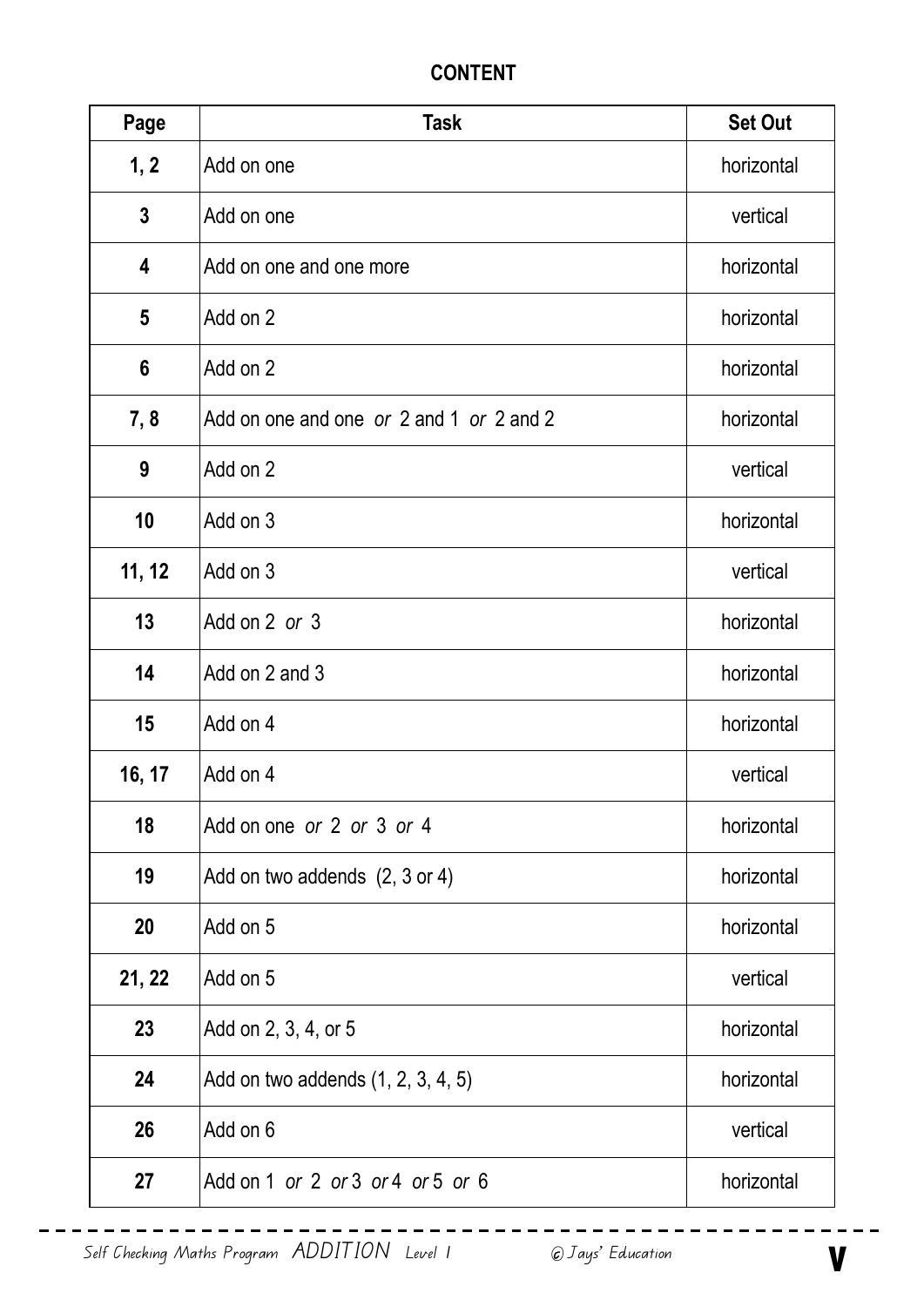| Page   | <b>Task</b>                                           | <b>Set Out</b> |
|--------|-------------------------------------------------------|----------------|
| 28     | Add on 7                                              | horizontal     |
| 29     | Add on 3, 4, 5, 6, 7                                  | horizontal     |
| 30     | Simple mixed additions                                | vertical       |
| 31     | Add on 4, 5, 6, 7                                     | horizontal     |
| 32, 33 | Adding tens and ones                                  | vertical       |
| 34     | Add on tens and ones                                  | vertical       |
| 35     | Add on 1 to ones and 1 to tens                        | vertical       |
| 36     | Add on 1 to ones and 2 to tens                        | vertical       |
| 37     | Add on 1 to ones and 3 to tens                        | vertical       |
| 38, 39 | Add on 0, 1, 2 or 3 to ones and 1 or 2 to tens        | vertical       |
| 40     | Add on 1, 2, 3, or 4 to ones and 2 to tens            | vertical       |
| 41     | Add on 1, 2, 3, 4 or 5 to ones and 3 to tens          | vertical       |
| 42     | Add on 0, 1, 2, 3, 4 or 5 to ones and 4 to tens       | vertical       |
| 43     | Add on 0, 1, 2, 3, 4 or 5 to ones and 4 to tens       | vertical       |
| 44     | Add on $0, 1, 2, 3, 4$ or $5$ to ones and $5$ to tens | vertical       |

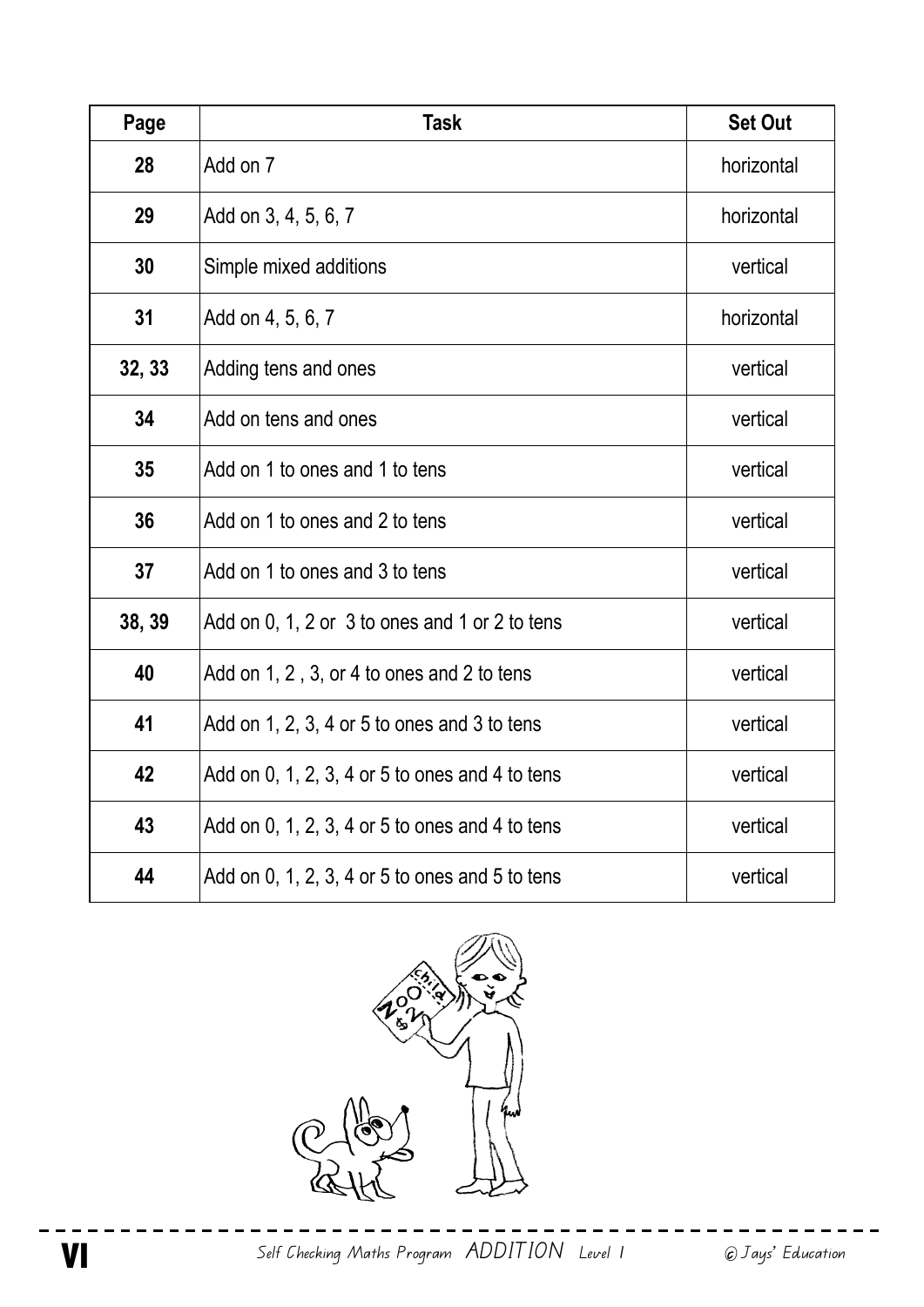